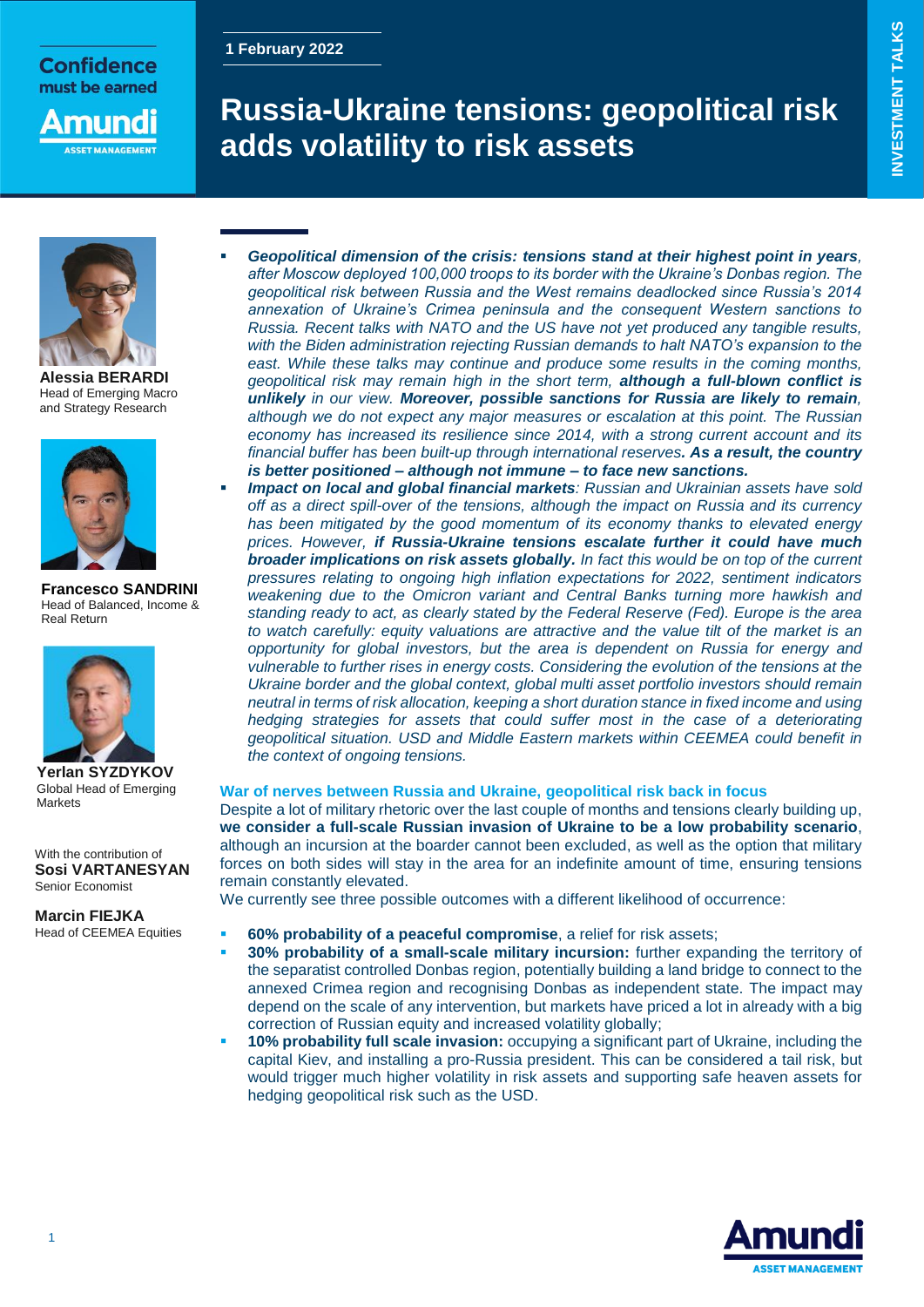*"We consider a full-scale Russian invasion into Ukraine to be a low probability scenario, a tail risk, but tensions will remain elevated in the short term."*

Clearly, the level of alarm is very high, particularly in the US, while EU official comments are less harsh on a relative basis considering the role of Russia in European energy supply.

**Crippling economic sanctions are on the table, but Russia doesn't perceive them to be an immediate threat** as it does not believe the US will push hard for them, given the vulnerability of coalitions deciding such sanctions. Among the possible sanctions, switching off of the SWIFT payment system remains the most difficult to implement due to the gas trade between Russia and the EU. The most damaging sanction could be a ban on secondary market transactions for US companies, this may cause the index expulsion of Russia from both local currency (foreign ownership has already been cut from 33% to 20% in the last year), hard currency bonds and equities. This would cause more pain for the Rouble and all other tradable Russian assets. A scenario under which ownership of ALL Russian assets is prohibited is very unlikely, in our view. Sanctions are likely to be targeted at key export sectors. There will be little surprise if these targeted sanctions include existing debt (rather than new debt), especially considering Russian corporates and sovereigns are not heavily dependent on foreign investors.

**Overall we think that the overhang of sanction risks remains, but the implementation of the harshest measures is unlikely, unless there is a further escalation of the military conflict.**

**Today, the Russian economy is much better prepared to weather sanctions than it was in 2014** (when sanctions were imposed in response to Russia's annexation of Crimea), **but not immune.** Russia has a very strong balance sheet with very low debt (public debt remained below 20% of GDP in 2020, and a vast majority of that is denominated in RUB), large current account surpluses and high external liquidity.



**Russia government debt as a percentage of GDP** 

Source: Amundi on IMF, World Economic Outlook database October 2021. Estimates start after 2020.

*"The overhang of sanction risks remains, but the implementation of the harshest measures is unlikely, unless there is a further escalation of the military conflict. The Russian economy is much better prepared to weather sanctions than it was in 2014."*

The country's international reserves hit a new record, standing at 40% of GDP or \$630bn. In addition, shortages in the oil and gas market have pushed energy prices higher, benefitting exports and fiscal revenues.

Different types of sanctions would have different impacts on **the economy and could be affected with an immediate impact on economic sentiment via weaker FX**, **higher inflation and tighter monetary policy**.

**The situation is complex as it entails a global geopolitical dimension.** We expect that **the crisis would eventually de-escalate gradually, though we admit that this process might be non-linear and may take time**. Recent talks between US, NATO, and Russia have so far failed to produce results, as both sides flagged fundamental differences. However, we are hopeful that continued talks will lead to some kind of agreement and we consider the willingness of the US and Russia to continue the bilateral dialogue as positive.

**Overall, tensions between Russia and US / NATO will remain high in the near term with many headlines emerging which could result in increased market volatility.**

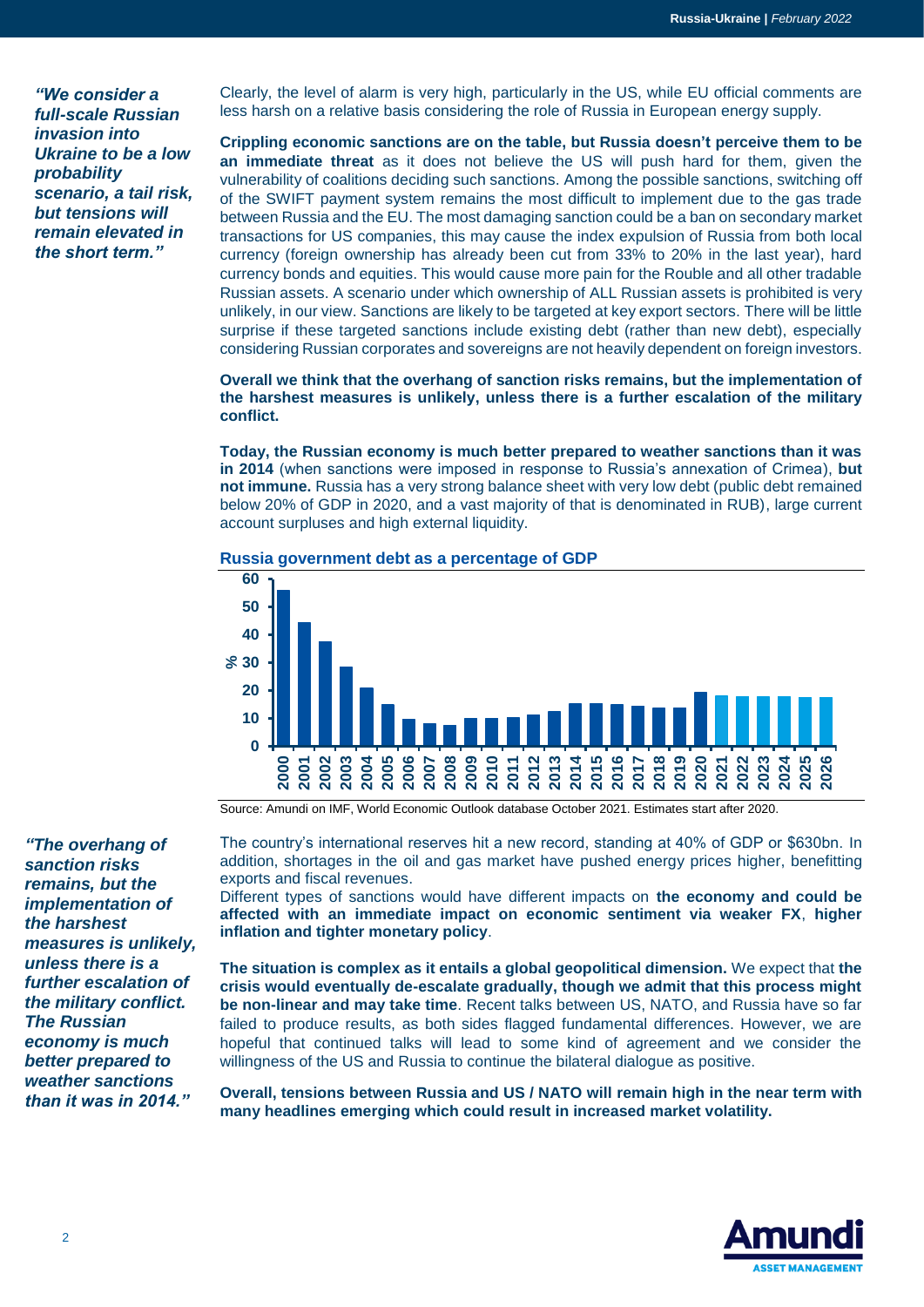**Investment implications: local impact, so far, but the major risk is of** *stagflation* **The deadlocked end to talks has caused a risk premium to emerge for Russian asset prices**. Fixed income asset prices in both Russia and Ukraine have significantly adjusted. In Russia, credit spreads widened by approximately 100 bps to over 200 bps spread (5 year CDS) and local currency bond yields moved up by 100 bps to the 9.5% area (10 year part of the yield curve). On FX, the **Russian Rouble (RUB) has proved to be much more resilient, depreciating only by 2.5%-3% in the last few days**. In Ukraine, credit has had a more severe move with 5 year CDS widening at points by 250 bps to above the 900 bps level. The currency (Ukrainian hryvnia, UAH) has depreciated by 4% YTD versus the dollar and local currency bond yields increased by 250 bps (4 year maturity).





*"A risk premium has emerged for Russian assets. We believe that, at current levels, the market is already partially discounting some further escalation in the military conflict."*

Source: Amundi, Bloomberg. Data as of 26 January 2022.

**The Russian equity market has declined significantly, around 10% YTD** (at the time of writing), despite supportive energy and broad commodity prices (around two thirds of the Russian market are commodity exporters). Russia currently trades at 12-months forward P/Es of around 5 and with dividend yields of around 12-13%, the implied cost of equity is above 20%. **We believe that, at these levels, the market is already partially discounting some further escalation in the military conflict.**

**We expect, in the worst case, a major global, rather than local, issue could lead to significant volatility in risk assets.** 

**The escalation of tensions between Russia and the Ukraine is coming at a delicate juncture for financial markets**, **currently re-pricing the [Fed's](https://research-center.amundi.com/article/25-26-january-fomc-review-giving-all-clear-march-hike) tightening of rates and the potential reduction of its balance sheet**. Volatility has already increased since the beginning of the year, and we have seen strong rotations in the market favouring value and cyclical stocks, at the expenses of the most expensive and liquidity-driven areas of the market, such as growth stocks, cryptocurrencies or low quality credit securities.

**A Russian military intervention in Ukraine would also add uncertainty to the inflation and growth outlook. Inflation**, this year, is already expected to remain elevated, and be higher than in 2021, and **could be fuelled further by an increase in energy prices in the case of an accident**. In Europe, the mismatch between gas demand and supply is already ample and could worsen further should Russia reduce gas supply, affecting energy-heavy industries in particular.

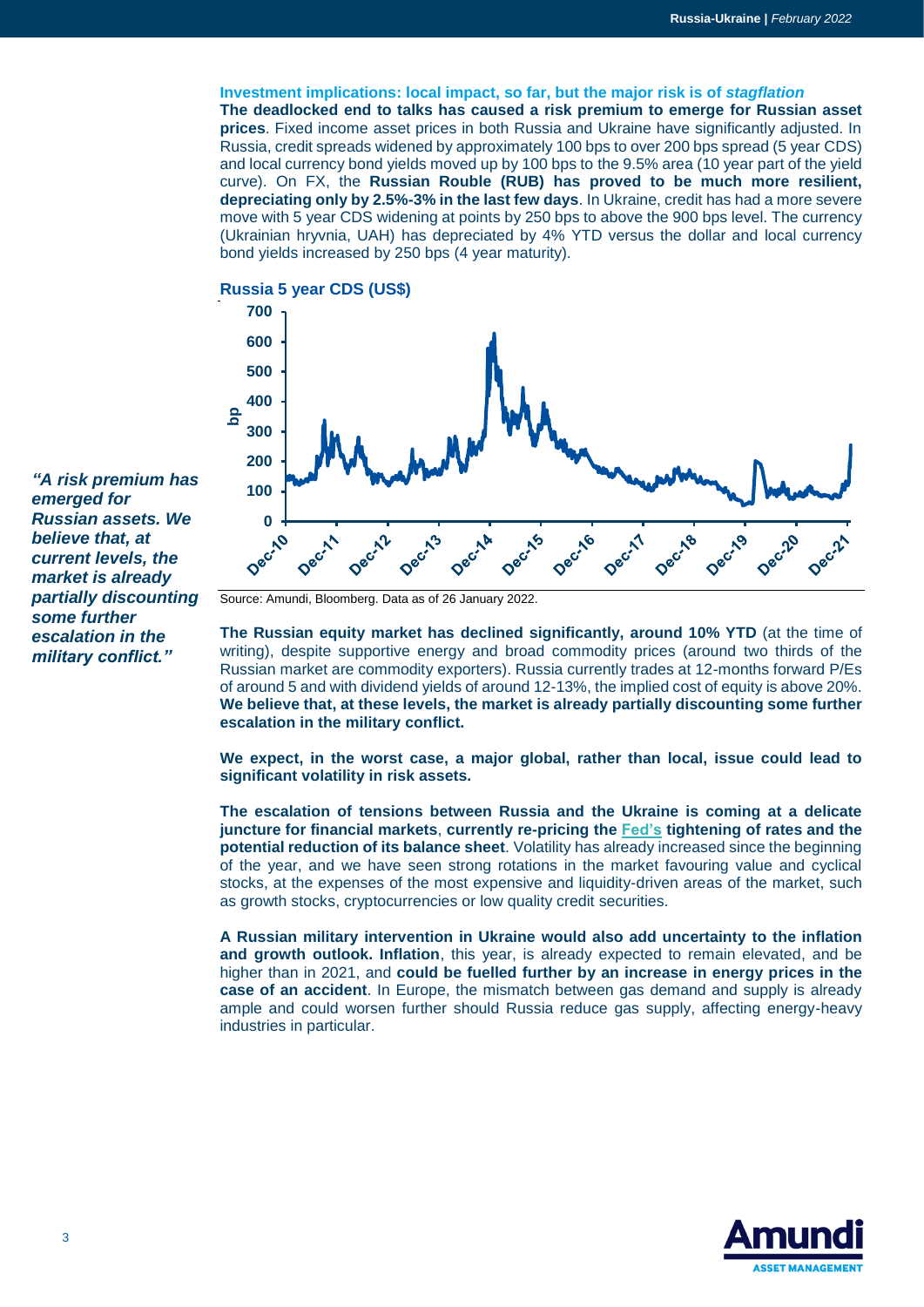*"At the global level, tensions between Russia and the US / NATO add uncertainty to the growth and inflation outlook. The latter could be fuelled further by an increase in energy prices in the case of an accident raising the risk of stagflation."*



The virus cycle has started to impact on consumption and manufacturing indicators, although – and this is positive news – the economic outlook has remained quite resilient in Europe, the area most exposed to a potential conflict.

**Continued rising energy prices in the case of an escalation of tensions, could create concern for a** *stagflationary* **scenario, and therefore this is a risk that we will continue to monitor carefully.** 

**In terms of strategies to deal with this more uncertain scenario, in which geopolitical risk is back with a force and markets are re-adjusting to higher real rates, we believe investors should remain neutral in terms of risk allocation considering constructive earnings revisions in many sectors, but be ready to reduce risk should the situation materially deteriorate.** 

We continue to prefer value, cyclical and commodity-related stocks in equity allocation, maintain a short duration stance in fixed income and are particularly watchful of European markets, which have limited discounted actions from the European Central Banks. At a currency level, in light of the uncertainty related to the political situation, we think investors should be cautious on the RUB, despite the country's strong current account and the currency's attractive valuation.

**Energy prices would go up significantly amid the risk of flow disruption from Russia, and the USD is likely to move higher on risk aversion**. **This should benefit Middle Eastern markets within CEEMEA, on a relative basis, as their currencies are pegged to the USD, a rise in oil prices would be supportive for them** and their markets are dominated by local investors (especially in Saudi Arabia). **On the other hand, Eastern European markets would likely suffer**. While they are unlikely to be involved in a potential war, they would nevertheless be hit as the war would take place close to their borders, energy prices and inflation would go up, there could be a further potential refugee crisis and overall European weakness is likely. An additional point on East European markets is that some regional companies have business exposure to Ukraine and some Ukrainian stocks, especially in the agricultural sector, which are listed in Warsaw and have seen stock prices decline as a result of the crisis.

**In conclusion, we believe investors should remain cautious during this phase, assessing developments on the geopolitical front and the reaction of Central Banks to uncomfortable inflation figures.** They should also maintain well diversified portfolios, with hedging strategies in place, particularly for assets that could suffer in the case of a deterioration of the geopolitical situation, such as European equity, liquidity conditions or rising rates, such as the high yield market.



*"Investors should remain neutral in terms of risk allocation considering the still constructive earnings revision in many sectors, and ready to reduce risk further should the situation materially deteriorate."*